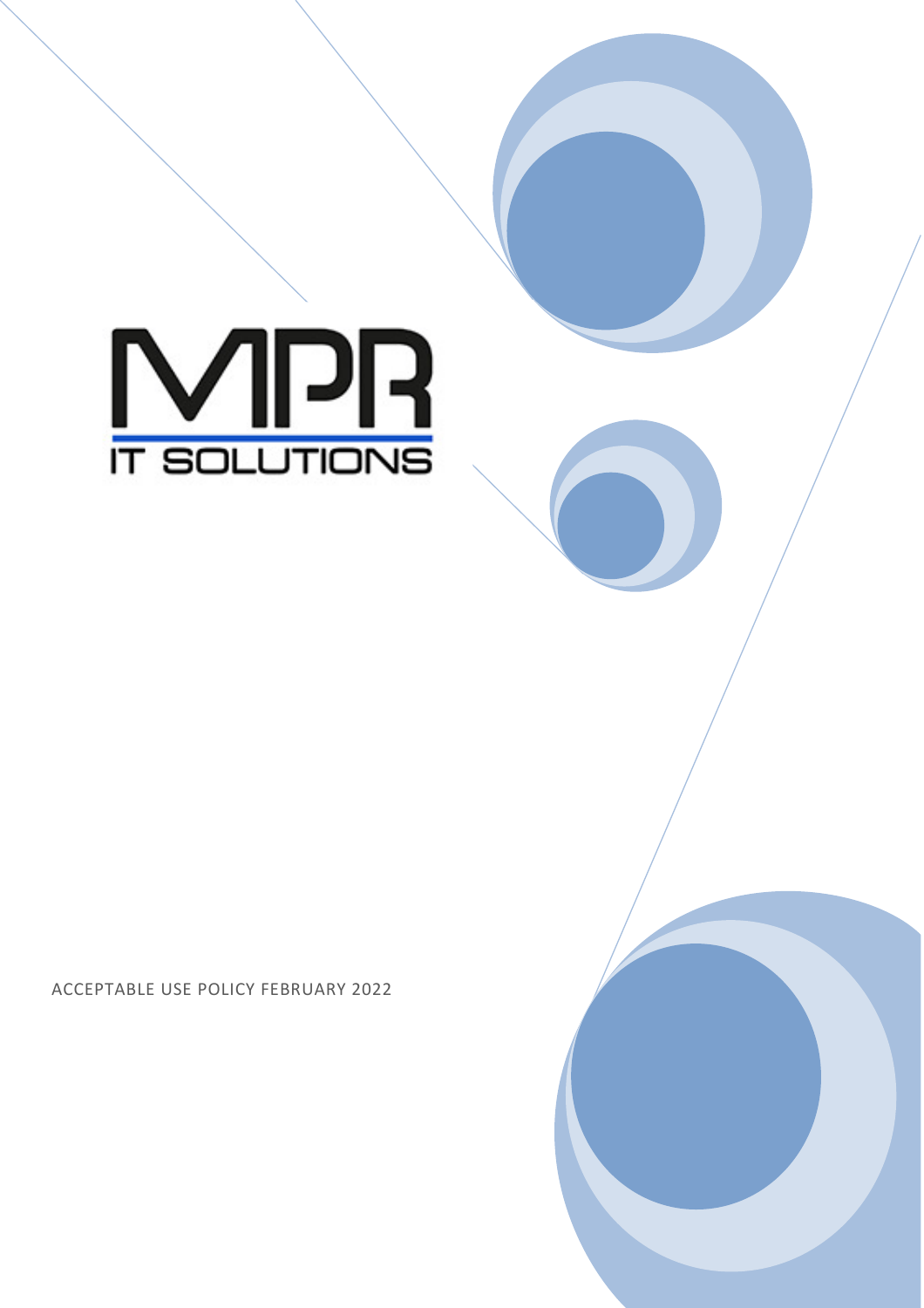#### **ACCEPTABLE USE POLICY**

This acceptable use policy sets out the terms between you and us under which you may access our website mpr-it.co.uk (our site). This acceptable use policy applies to all users of, and visitors to, our site.

Your use of our site means that you accept, and agree to abide by, all the policies in this acceptable use policy, which supplement our terms of website use https://www.mpr-it.co.uk/our-terms-ofusage/: mpr-it.co.uk is a site operated by MPR IT Solutions Limited (we or us). We are registered in England and Wales under company number 6612290, with our registered office at Fraser House, Henwood, Ashford, Kent, TN24 8DT. Our VAT number is 934 4890 9

## **PROHIBITED USES**

You may use our site only for lawful purposes. You may not use our site:

- In any way that breaches any applicable local, national or international law or regulation.
- In any way that is unlawful or fraudulent or has any unlawful or fraudulent purpose or effect.
- For the purpose of harming or attempting to harm minors in any way.
- To transmit, or procure the sending of, any unsolicited or unauthorised advertising or promotional material or any other form of similar solicitation (spam).
- To knowingly transmit any data, send or upload any material that contains viruses, Trojan horses, worms, time-bombs, keystroke loggers, spyware, adware or any other harmful programs or similar computer code designed to adversely affect the operation of any computer software or hardware.

You also agree:

- Not to reproduce, duplicate, copy or re-sell any part of our site in contravention of the provisions of our terms of website use https://www.mpr-it.co.uk/our-terms-of-usage/.
- Not to access without authority, interfere with, damage or disrupt:
- any part of our site;
- any equipment or network on which our site is stored;
- any software used in the provision of our site; or
- any equipment or network or software owned or used by any third party.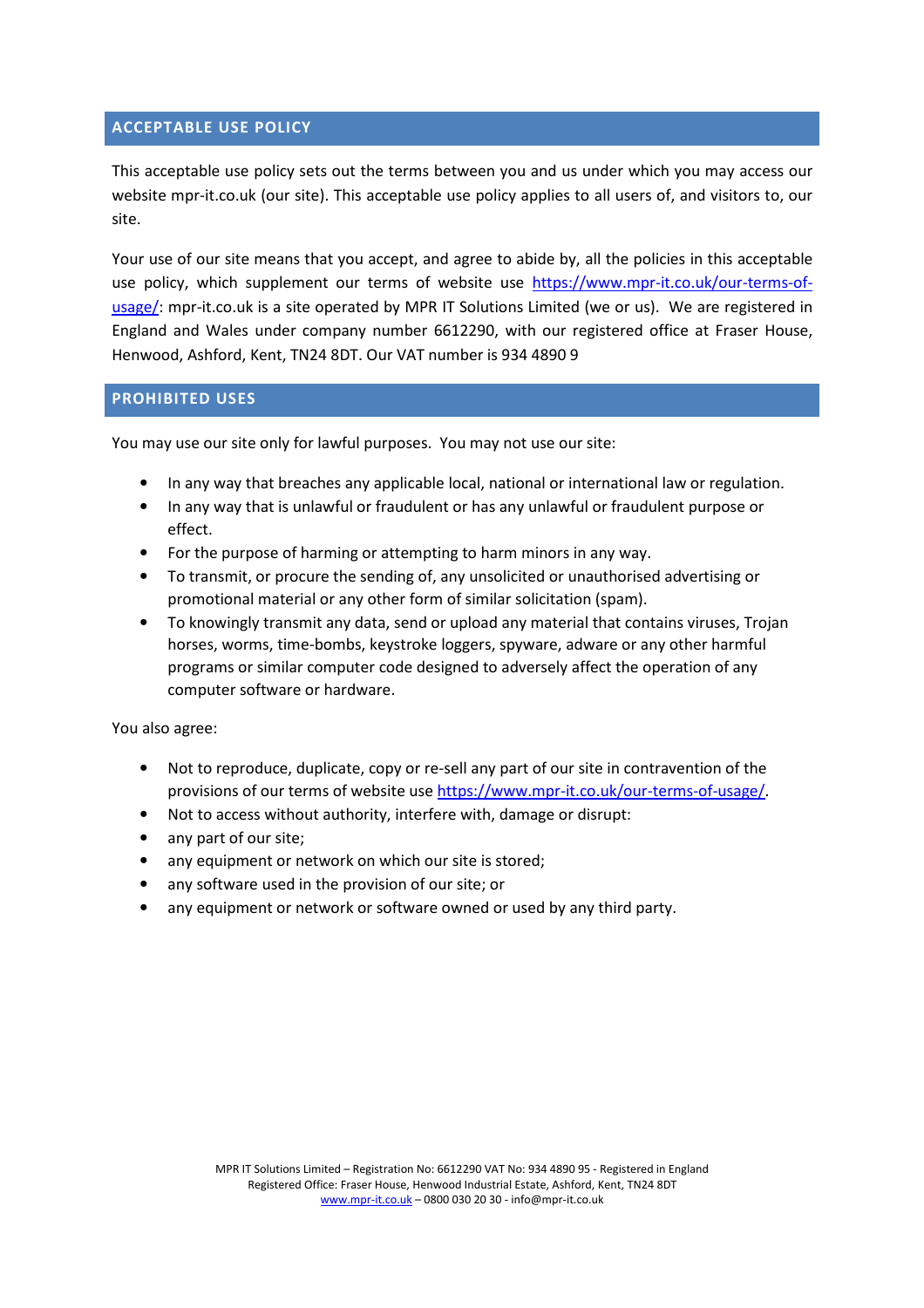## **INTERACTIVE SERVICES**

We may from time to time provide interactive services on our site, including, without limitation:

- Chat rooms.
- Bulletin boards.
- Blogs
- Remote Support
- Social Media

Where we do provide any interactive service, we will provide clear information to you about the kind of service offered, if it is moderated and what form of moderation is used (including whether it is human or technical).

We will do our best to assess any possible risks for users (and in particular, for children) from third parties when they use any interactive service provided on our site, and we will decide in each case whether it is appropriate to use moderation of the relevant service (including what kind of moderation to use) in the light of those risks. However, we are under no obligation to oversee, monitor or moderate any interactive service we provide on our site, and we expressly exclude our liability for any loss or damage arising from the use of any interactive service by a user in contravention of our content standards, whether the service is moderated or not.

The use of any of our interactive services by a minor is subject to the consent of their parent or guardian. We advise parents who permit their children to use an interactive service that it is important that they communicate with their children about their safety online, as moderation is not fool proof. Minors who are using any interactive service should be made aware of the potential risks to them.

Where we do moderate an interactive service, we will normally provide you with a means of contacting the moderator, should a concern or difficulty arise.

#### **CONTENT STANDARDS**

These content standards apply to any and all material which you contribute to our site **(contributions),** and to any interactive services associated with it.

You must comply with the spirit and the letter of the following standards. The standards apply to each part of any contribution as well as to its whole.

Contributions must:

- Be accurate (where they state facts).
- Be genuinely held (where they state opinions).
- Comply with applicable law in the UK and in any country from which they are posted.

Contributions must not:

• Contain any material which is defamatory of any person.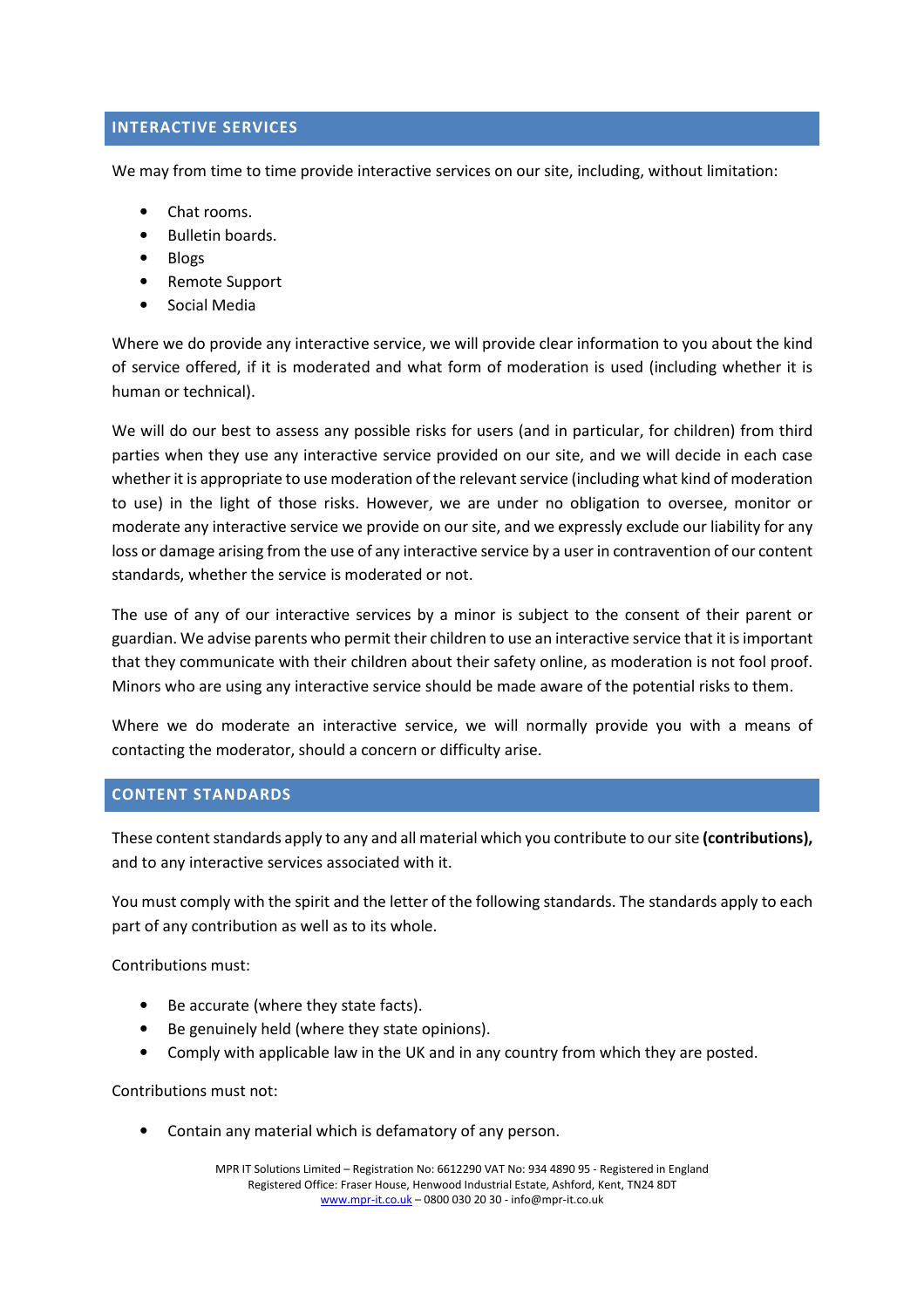- Contain any material which is obscene, offensive, hateful or inflammatory.
- Promote sexually explicit material.
- Promote violence.
- Promote discrimination based on race, sex, religion, nationality, disability, sexual orientation or age.
- Infringe any copyright, database right or trade mark of any other person.
- Be likely to deceive any person.
- Be made in breach of any legal duty owed to a third party, such as a contractual duty or a duty of confidence.
- Promote any illegal activity.
- Be threatening, abuse or invade another's privacy, or cause annoyance, inconvenience or needless anxiety.
- Be likely to harass, upset, embarrass, alarm or annoy any other person.
- Be used to impersonate any person, or to misrepresent your identity or affiliation with any person.
- Give the impression that they emanate from us, if this is not the case.
- Advocate, promote or assist any unlawful act such as (by way of example only) copyright infringement or computer misuse.

# **SUSPENSION AND TERMINATION**

We will determine, in our discretion, whether there has been a breach of this acceptable use policy through your use of our site. When a breach of this policy has occurred, we may take such action as we deem appropriate.

Failure to comply with this acceptable use policy constitutes a material breach of the terms of use https://www.mpr-it.co.uk/our-terms-of-usage/ upon which you are permitted to use our site, and may result in our taking all or any of the following actions:

- Immediate, temporary or permanent withdrawal of your right to use our site.
- Immediate, temporary or permanent removal of any posting or material uploaded by you to our site.
- Issue of a warning to you.
- Legal proceedings against you for reimbursement of all costs on an indemnity basis (including, but not limited to, reasonable administrative and legal costs) resulting from the breach.
- Further legal action against you.
- Disclosure of such information to law enforcement authorities as we reasonably feel is necessary.

We exclude liability for actions taken in response to breaches of this acceptable use policy. The responses described in this policy are not limited, and we may take any other action we reasonably deem appropriate.